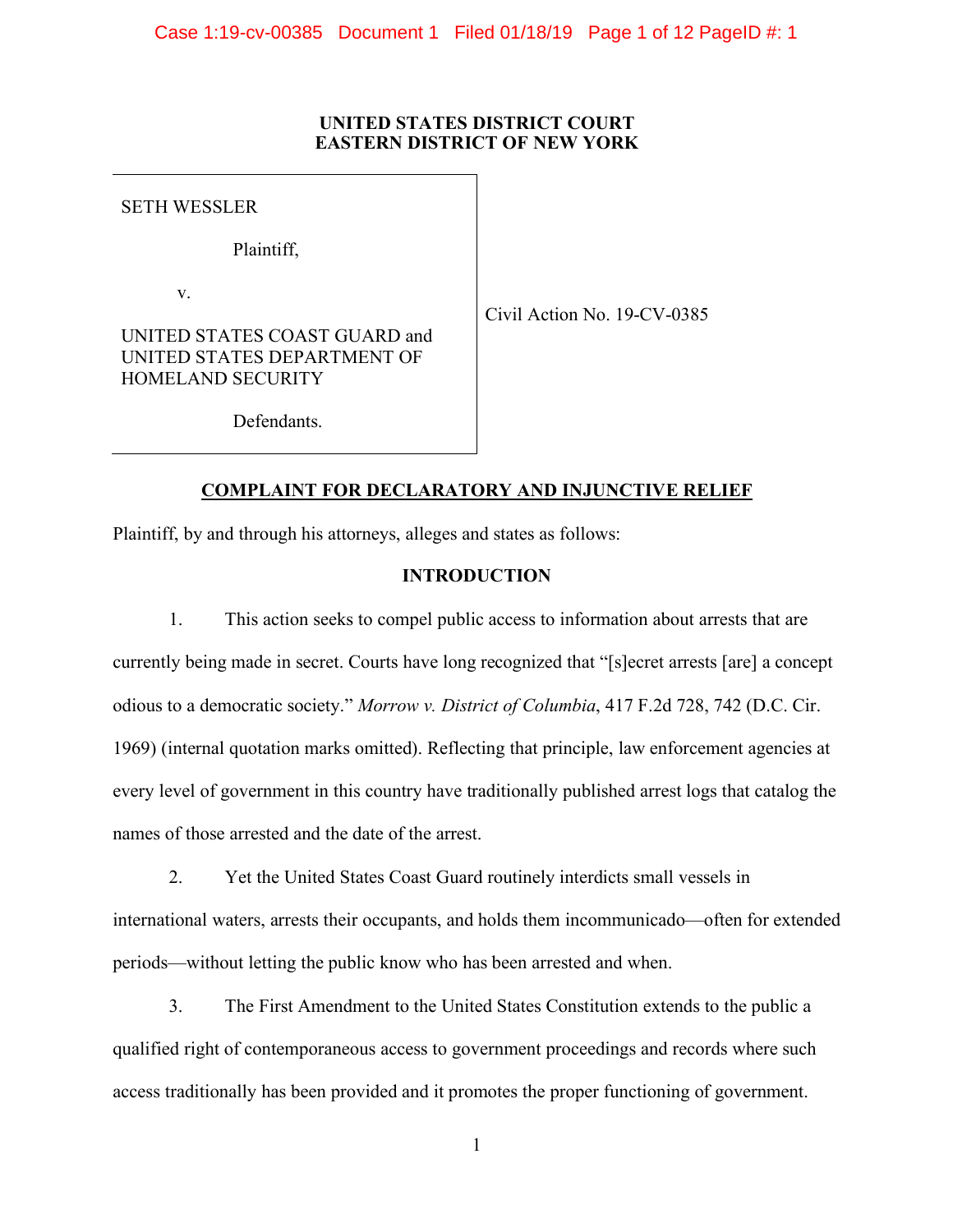## Case 1:19-cv-00385 Document 1 Filed 01/18/19 Page 2 of 12 PageID #: 2

This constitutional access right extends to the names and dates of those arrested by law enforcement officials. The Coast Guard's failure to disclose this information when it makes an arrest at sea violates the public's First Amendment access right. Plaintiff Seth Wessler brings this action to vindicate the public's right to know who the Coast Guard has arrested whenever it makes an arrest.

# **JURISDICTION AND VENUE**

4. This case arises under the United States Constitution and presents a federal question within this Court's jurisdiction under Article III of the Constitution and 28 U.S.C. § 1331.

5. This Court has authority to grant declaratory relief pursuant to 28 U.S.C. § 2201(a), § 2202, and Federal Rule of Civil Procedure 57. This Court has authority to grant injunctive relief pursuant to Federal Rule of Civil Procedure 65.

6. Venue is proper under 28 U.S.C. § 1391(e). Plaintiff resides within the district. The events giving rise to this Complaint are part of an unconstitutional government policy, practice, or custom, and a substantial part of the events giving rise to this claim occurred in this District.

## **PARTIES**

7. Plaintiff Seth Freed Wessler is an investigative reporter based in New York and a Fellow with Type Investigations (formerly called The Investigative Fund).

8. Defendant United States Coast Guard is a branch of the United States Armed Forces. During peacetime, the Coast Guard operates under the United States Department of Homeland Security. In addition to other activities, the Coast Guard conducts maritime law enforcement operations.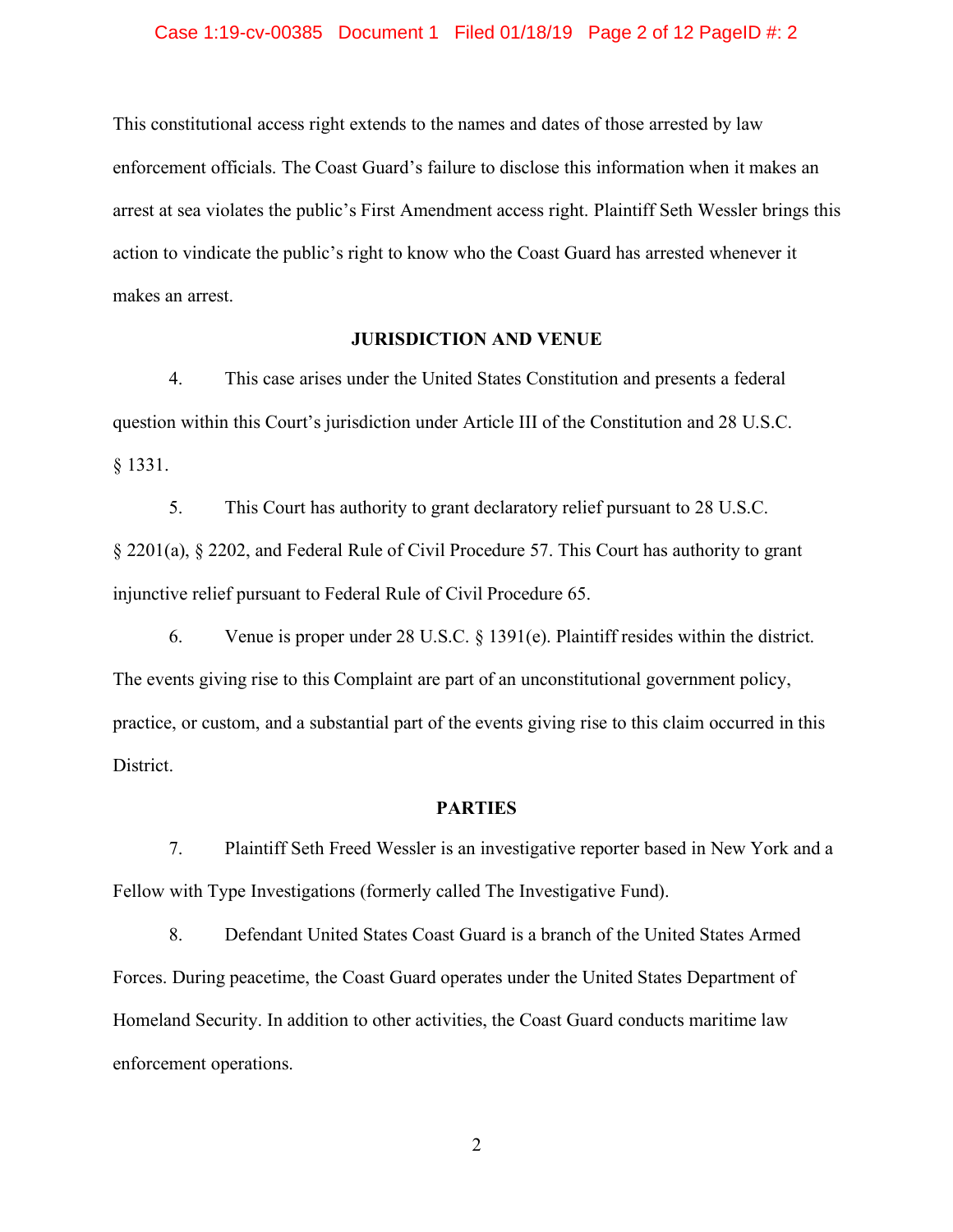## Case 1:19-cv-00385 Document 1 Filed 01/18/19 Page 3 of 12 PageID #: 3

9. Defendant United States Department of Homeland Security is a cabinet department of the United States government that is tasked with combating various threats to domestic security.

## **FACTUAL BACKGROUND**

#### **A. Coast Guard Arrests Under the Maritime Drug Law Enforcement Act**

1. In 1986, Congress enacted the Maritime Drug Law Enforcement Act (MDLEA), making it a crime to "knowingly or intentionally—manufacture or distribute, or possess with intent to manufacture or distribute, a controlled substance [while on board a covered vessel]." Maritime Drug Law Enforcement Act, Pub. L. No. 96-350, § 1, 94 Stat. 1159 (1980) (codified at 46 U.S.C. § 70503).

2. Under the MDLEA, the United States Coast Guard has routinely interdicted small vessels in international waters for alleged drug trafficking.

3. When the Coast Guard intercepts vessels suspected of drug trafficking, it often attempts first to immobilize the vessel and then initiate communication with persons on board.

4. In some instances, the Coast Guard has fired shots into the engine of interdicted vessels to render them immobile before initiating communication.

5. Under current policy, after boarding and searching a vessel the Coast Guard may arrest persons on board and transfer them to Coast Guard ships. *See* Nat'l Drug Control Policy, *The Interdiction Committee* 3, https://www.whitehouse.gov/wp-content/uploads/2017/11/The-Interdiction-Committee.pdf (last visited January 18, 2019), a true and correct copy of which is attached as Exhibit A.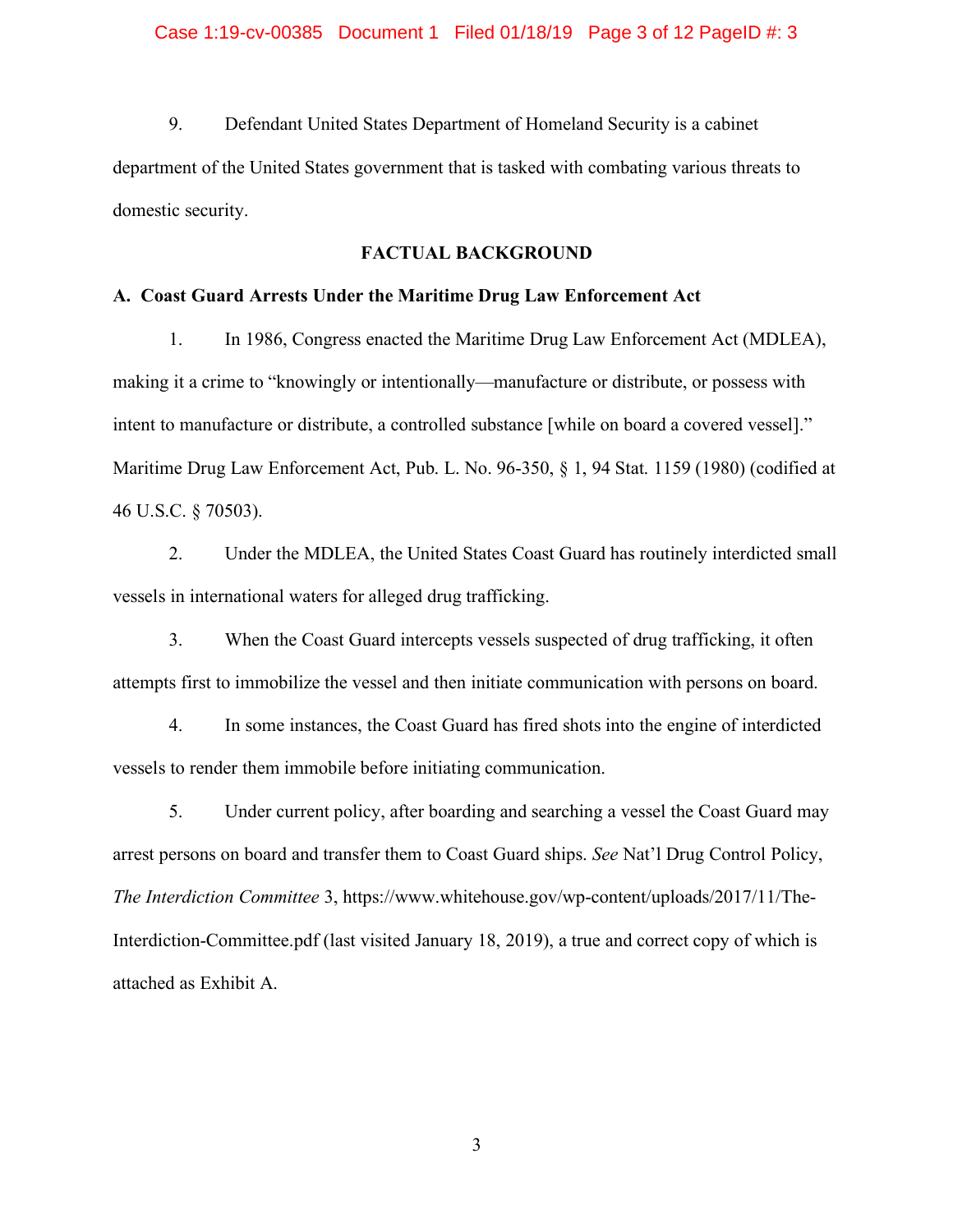## Case 1:19-cv-00385 Document 1 Filed 01/18/19 Page 4 of 12 PageID #: 4

6. When arrested individuals are brought aboard a Coast Guard ship, they are typically photographed and questioned for basic information, including their names and home countries.

7. Arrestees are then often shackled, sometimes by their ankles, to either the deck of the Coast Guard ship or to the wall of a below-deck area.

8. Arrestees are held incommunicado for the duration of their arrest aboard Coast Guard ships.

9. The Coast Guard makes no public disclosure that an arrest has been made, and typically provides no notification to family members of the individuals it arrests at sea.

10. Some arrestees are later released by the Coast Guard to the countries to which their vessels are registered, without charges ever being filed against them.

11. Other arrestees are eventually brought to the United States, processed through Customs and Border Patrol, arraigned, and/or indicted for drug trafficking or other crimes.

12. The number of Coast Guard arrests in international waters has increased over the years. Before 2010, the Coast Guard arrested approximately 200 individuals per year. In 2015, the last year for which data is available, the Coast guard arrested approximately 600 people. *See* Seth Freed Wessler, *The Coast Guard's 'Floating Guantánamos'*, N.Y. TIMES, (Nov. 20, 2017) https://www.nytimes.com/2017/11/20/magazine/the-coast-guards-floating-guantanamos.html, a true and correct copy of which is attached as Exhibit B.

13. The duration of the pre-indictment detentions for individuals arrested by the Coast Guard has also increased over the years. While five days was a typical pre-indictment detention period in 1985, the current average duration of pre-indictment detention is 18 days. *Id.*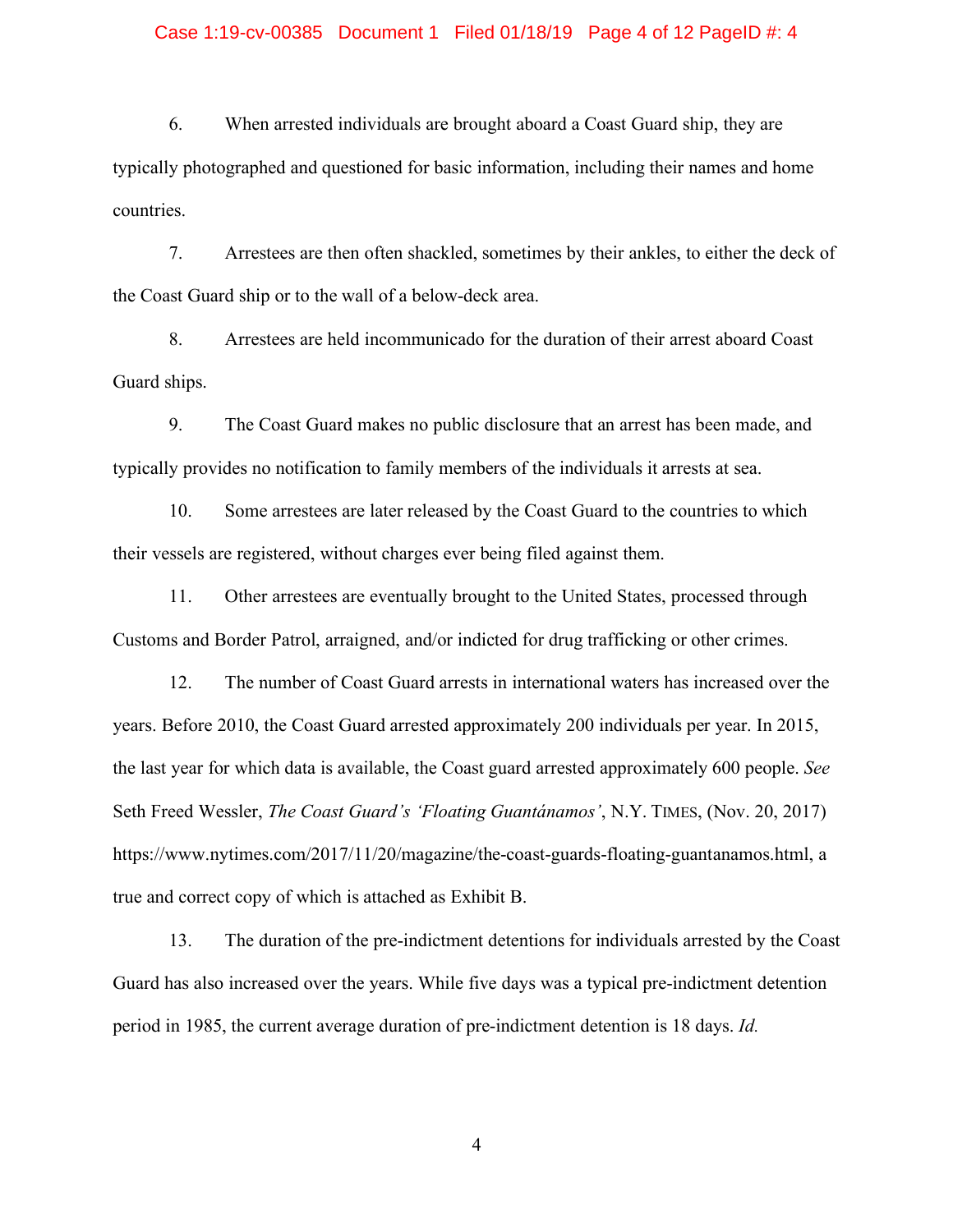## Case 1:19-cv-00385 Document 1 Filed 01/18/19 Page 5 of 12 PageID #: 5

14. The Coast Guard has held individuals under arrest for at least 70 days before they are formally charged with any crime. *Id.*

15. The duration of the pre-indictment detention for some individuals arrested by the Coast Guard is prolonged when the Coast Guard chooses to deliver them to jurisdictions that are far away from the place of arrest and are not the nearest U.S. port. For example, the Coast Guard has arrested individuals in the Pacific Ocean and transported them to the east coast of the United States for prosecution. *See, e.g.*, *United States v. Aragon*, No. 15-CR-0292, 2017 WL 2889499 (S.D.N.Y. July 5, 2017).

16. Pre-indictment detention may also be prolonged when Coast Guard ships take "liberty calls" for rest and relaxation of their crew while arrestees remain shackled on board the vessel. *See* Transcript of Defendant's Motion to Dismiss at 19, *United States v. Giler*, No. 0:17 cr-60032 (S.D. Fla. Apr. 19, 2017), ECF No. 59, a true and correct copy of which is attached as Exhibit C.

17. Prolonged detentions associated with Coast Guard arrests have become so prevalent that high-level officials in the Coast Guard have suggested the creation of a permanent prison boat for pre-indictment arrestee confinement. *See* Hope Hodge Seck, *Coast Guard Eyes Leasing Civilian Jail Ship to Hold Detainees*, Military.com (Jan. 16, 2018), https://www.military.com/dodbuzz/2018/01/16/coast-guard-eyes-leasing-civilian-jail-ship-holddetainees.html, a true and correct copy of which is attached as Exhibit D.

18. Charges are sometimes dismissed against individuals arrested by the Coast Guard because courts have found that the lapse between arrest and presentment for trial violates the arrestees's Speedy Trial Act rights. *See, e.g.*, Ex. C (dismissing charges because the indictment was filed 37 days after the arrest at sea).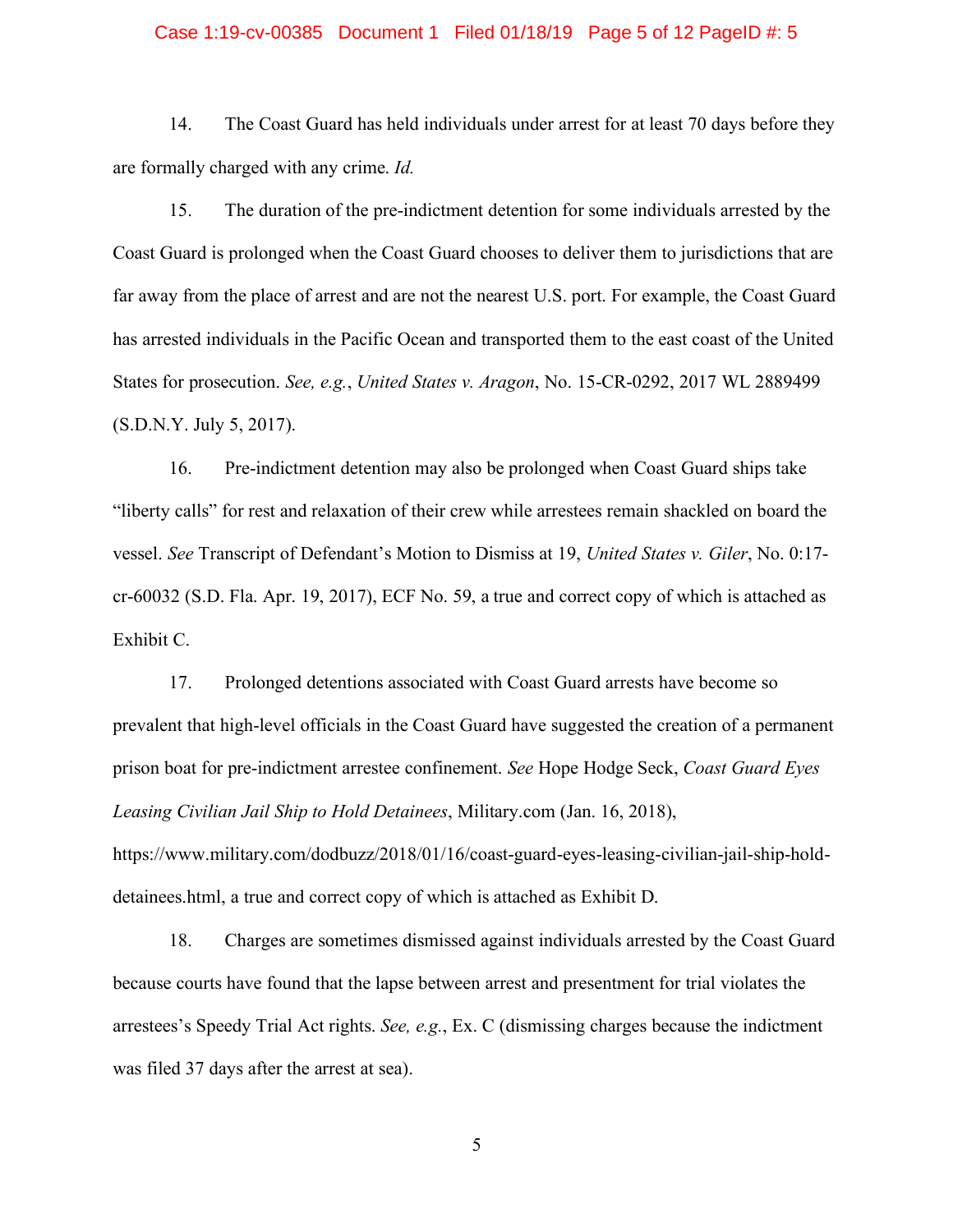#### Case 1:19-cv-00385 Document 1 Filed 01/18/19 Page 6 of 12 PageID #: 6

## **B. Coast Guard's Refusal to Affirmatively Publish Arrest Information**

19. On information and belief, the Coast Guard contemporaneously catalogues the names of arrestees and the dates of arrest at the time of interdiction.

20. The Coast Guard does not make public a record of its arrests.

21. As a result, the identities of those ultimately charged and dates of their arrests typically remain entirely secret until they arrive in the United States; the public generally never learns of arrests that do not result in U.S. prosecutions.

22. The Coast Guard has denied and continues to deny public access to the names of those it arrests and the dates of their arrest.

23. On November 15, 2018, Plaintiff Seth Wessler submitted a written request to the Coast Guard, requesting information about the names of arrestees currently detained in international waters. A true and correct copy of this request is attached as Exhibit E.

24. On November 23, 2018, the Coast Guard responded that it does not make basic arrest information available to the public. A true and correct copy of the Coast Guard's response is included in Exhibit E.

#### **CAUSE OF ACTION**

# **Violation of the First Amendment of the U.S. Constitution (Declaratory and Injunctive Relief)**

25. Plaintiff repeats the allegations set forth above as if fully set forth herein.

26. The public has an affirmative, enforceable First Amendment right to know the names of those arrested by government officials and the dates of their arrests.

27. The public has a qualified constitutional "right to gather information" about government processes for which (a) there is a tradition of accessibility and (b) access plays a significant positive role in the functioning of the process. *Richmond Newspapers, Inc. v.*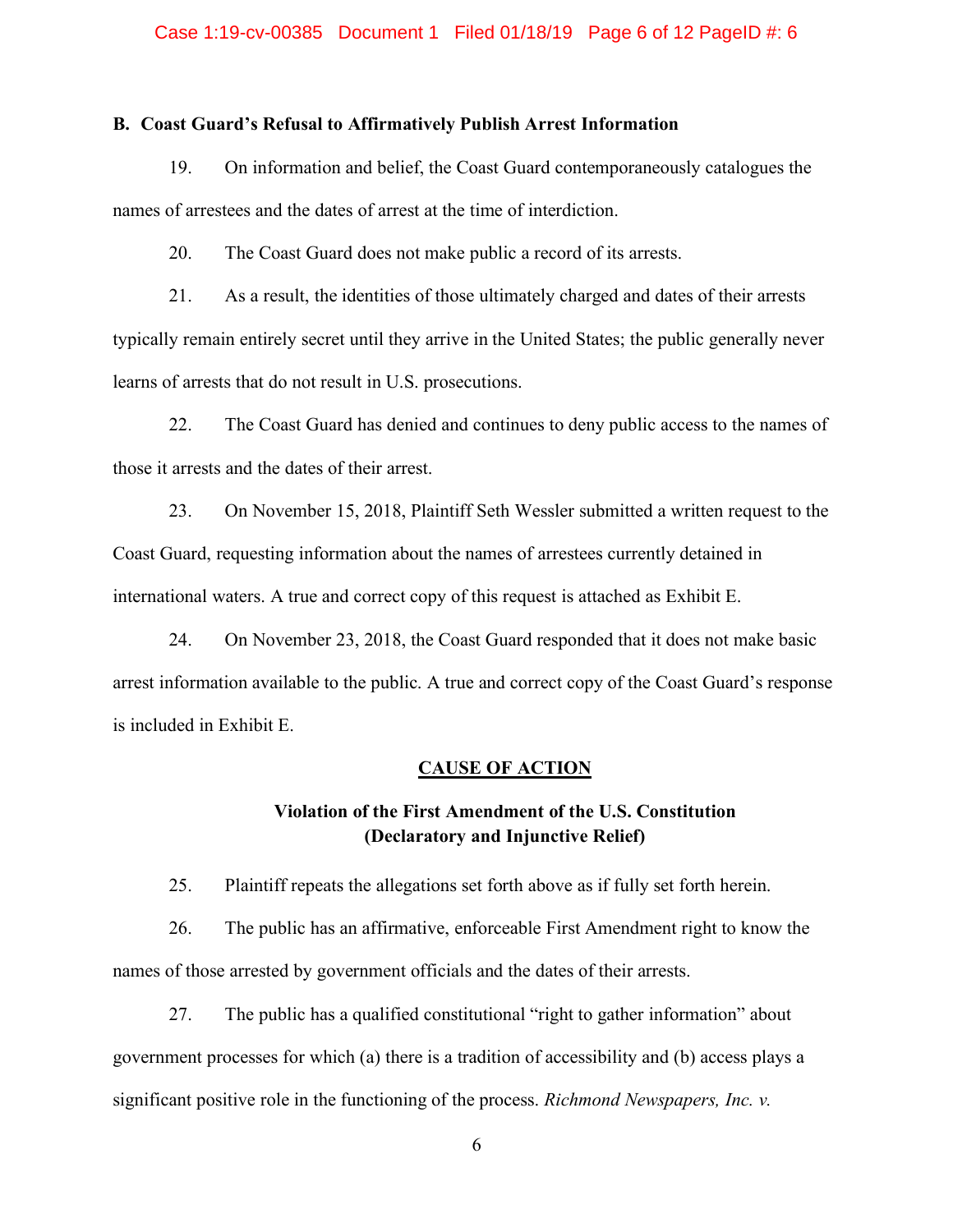## Case 1:19-cv-00385 Document 1 Filed 01/18/19 Page 7 of 12 PageID #: 7

*Virginia*, 448 U.S. 555, 576 (1980); *see also Press-Enterprise Co. v. Superior Court*, 478 U.S. 1 (1986).

28. Where the government wishes to abridge the constitutional access right, it must show that a limitation on access is essential to protect a compelling governmental interest and that the limitation is narrowly tailored to serve that interest.

29. The public has a right of access to information about arrests because there is a tradition of access to such information and because it plays a significant positive role in the functioning of law enforcement and the administration of justice. That right attaches to records of Coast Guard detentions and is not overcome here.

## **A. History of Access to Arrest Records**

30. In the United States, the names of persons arrested and the dates of their arrest have historically been disclosed contemporaneously to the public.

31. This history of public access to this information dates back to English common law. In 1691, England abolished the Star Chamber, a court that had privately arrested people and brought them before the King's Council on secret information. In so doing, England recognized that secret arrests were a means of introducing an arbitrary form of government. From that point forward, publicity was a hallmark of English common-law procedure.

32. The Founders of our Constitution similarly denounced secret arrests. In the Federalist Papers, Alexander Hamilton, citing William Blackstone, described secret arrests as more dangerous to democracy than arbitrary executions:

To bereave a man of life, says he, or by violence to confiscate his estate, without accusation or trial, would be so gross and notorious an act of despotism, as must at once convey the alarm of tyranny throughout the whole nation; but confinement of the person, by secretly hurrying him to jail, where his sufferings are unknown or forgotten, is a less public, a less striking, and therefore *a more dangerous engine* of arbitrary government.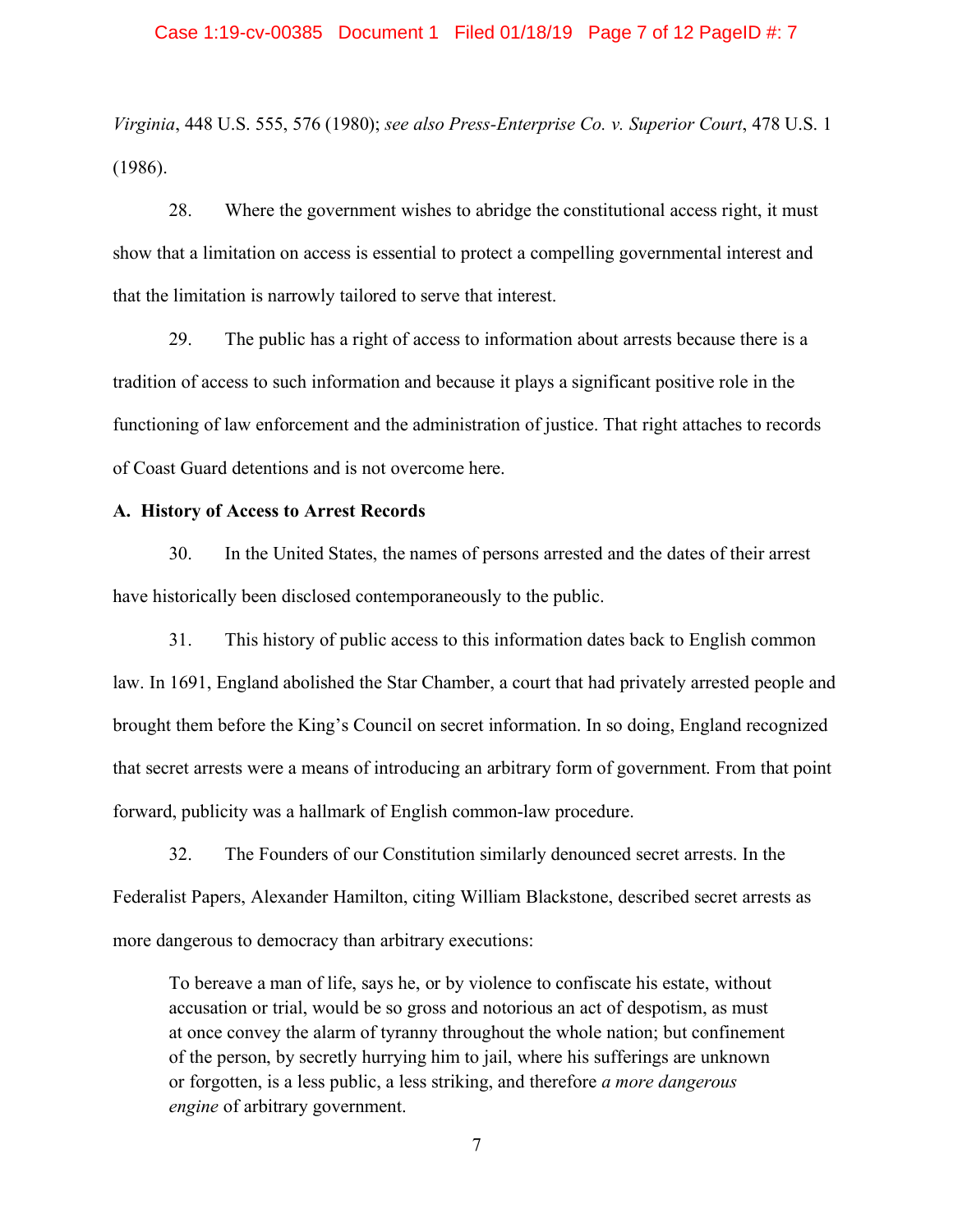#### Case 1:19-cv-00385 Document 1 Filed 01/18/19 Page 8 of 12 PageID #: 8

Federalist No. 84 (J. Cooke ed. 1961), at 577 (quoting 1 William Blackstone, *Commentaries*  $*136$ ).

33. In keeping with the tradition of public access to basic arrest information including the names of arrestees and dates of their arrest, —the first formal records that police departments used to document their arrests were made public. These records became known as "police blotters."

34. Police blotters have been contemporaneously available to the press and public throughout American history. In the last century, state courts consistently ruled that police blotters must be available for public inspection.

35. Reports from the Department of Justice acknowledge this long tradition of public access to names of arrestees and dates of their arrest. *See, e.g.*, U.S. Dept. of Justice, Criminal Justice Information Policy, Public Access to Criminal History Record Information, NCJ - 111458, at 2-3 (1988) ("By statute or case law in most states, and by tradition in every state, these daily blotters and logs are available to the public.").

36. Today, every state makes its police department's arrest logs available for public inspection.

37. More than sixty years ago, Congress also recognized the ingrained history of public access to arrest records in this country. In 1954, the District of Columbia attempted to impose limitations on access to its arrest records, and in response Congress required all of its arrest books to be "open for public inspection," D.C. Official Code 5-113.01. In doing so, Congress cited the "long custom and practice" of "keeping arrest books and [making] them available for public inspection," which it considered central to protection "against the abuse in any way of the arrest power." H.R. Rep. 2332, 83rd Cong., 2d Sess., at 1 (1954).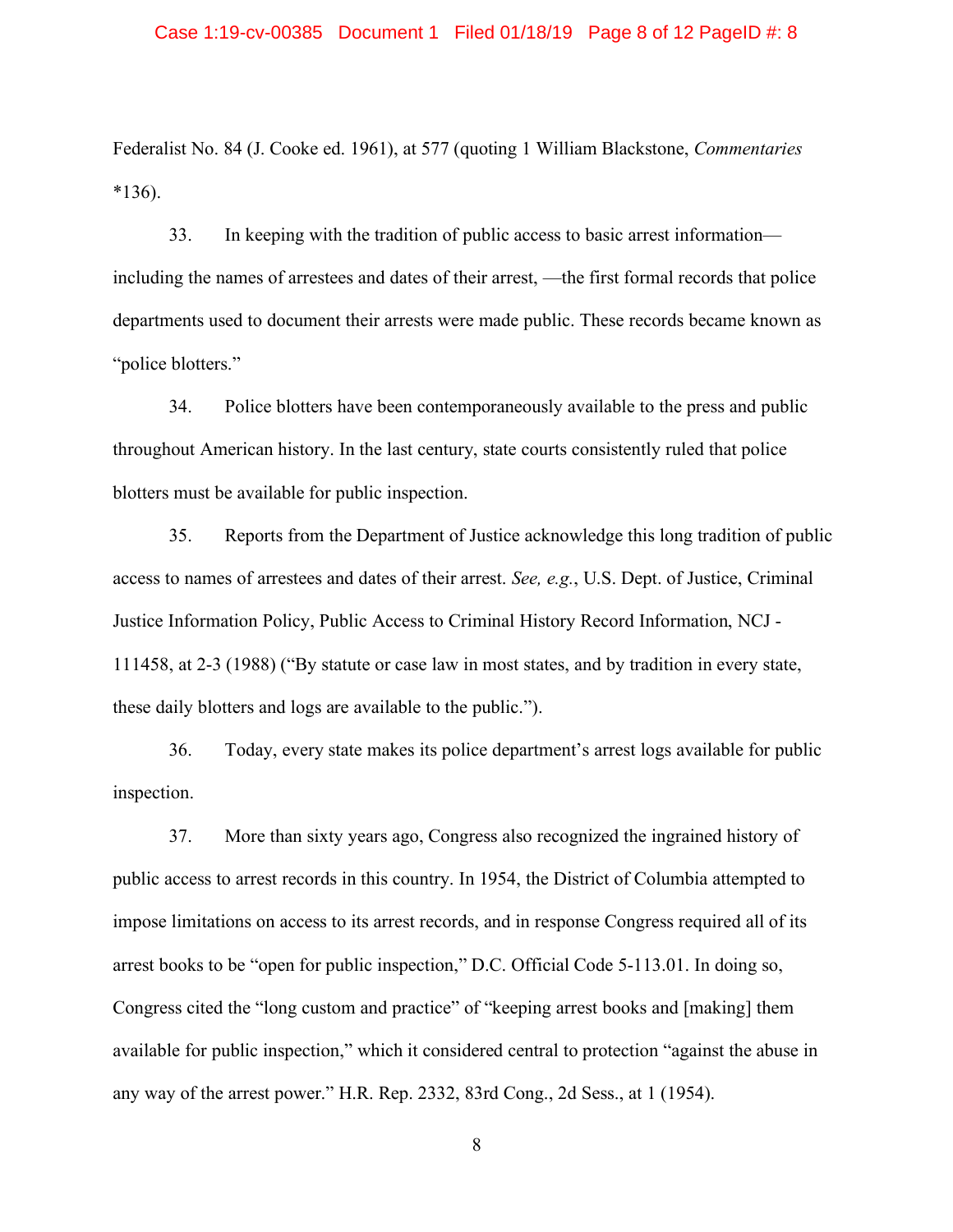## Case 1:19-cv-00385 Document 1 Filed 01/18/19 Page 9 of 12 PageID #: 9

38. In keeping with this long tradition of access, other federal law enforcement agencies make information about their detainees publicly available. *See, e.g.*, *Online Detainee Locator System*, U.S. Immigration and Customs Enforcement, https://locator.ice.gov/odls (last visited Apr. 20, 2018) (allowing the public to search for basic information about persons in ICE custody). For example, U.S. Immigration and Customs Enforcement (ICE) publicly reports its arrests within eight-hours. *About the Detainee Locator / FAQs*, U.S. Immigration and Customs Enforcement, https://locator.ice.gov/odls/#/about (last visited Apr. 20, 2018).

#### **B. The Significant Positive Role of Access to Arrest Records**

39. Access to arrest records plays a significant positive role in the functioning of law enforcement and the criminal justice system.

40. Public access to arrest information enhances the proper functioning of law enforcement by deterring abuses of power that uniquely arise in the context of an arrest. The knowledge that arrest information must be recorded and may be examined by the public deters illegal arrests.

41. Public access to arrest information further ensures fairness in the criminal justice process by deterring law enforcement officials from mistreating arrestees or unjustly prolonging their detentions.

42. Public access to arrest records promotes public confidence in the integrity of the manner in which the government has exercised its monopoly on criminal arrest powers. Without access to even the most basic information about who the government has arrested, there can be no public oversight, discourse, or accountability when the government oversteps.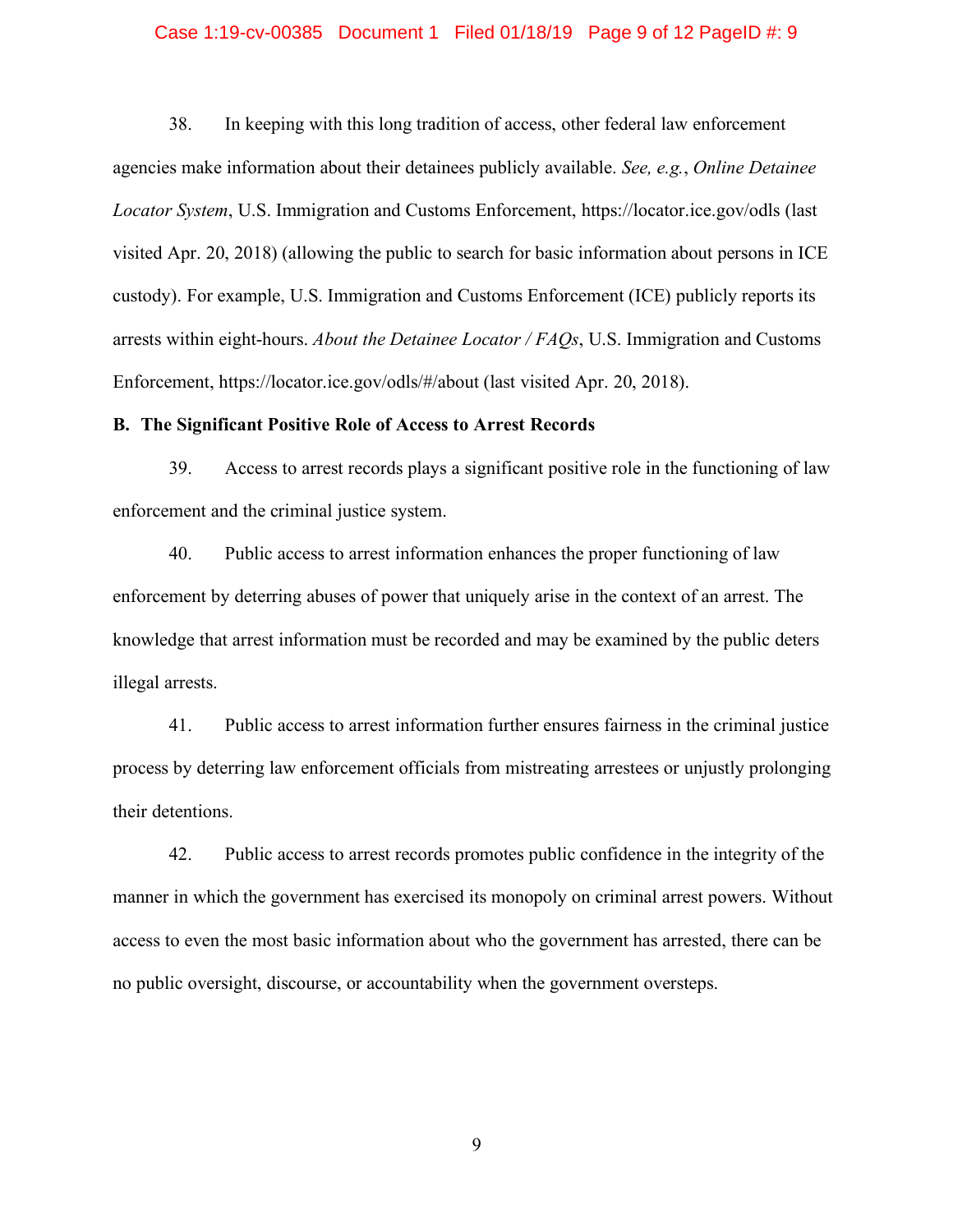#### Case 1:19-cv-00385 Document 1 Filed 01/18/19 Page 10 of 12 PageID #: 10

43. Access to arrest records allows the public to monitor the use of government resources. Disclosing the names of arrestees and dates of their arrests enables accurate fact finding about the government's use of tax payer dollars.

44. Access to arrest records is essential for public confidence in the government's compliance with domestic and international laws in making arrests.

45. Access to arrest records enables defense counsel to offer their legal services to arrestees, who have a constitutional right to counsel, and further ensures that proper procedures are being followed.

46. Public access to arrest records enables members of the public, including the defense bar, to contact law enforcement officials to inquire about specific arrestees.

47. Public access to contemporaneous information about arrestees facilitates the ability of members of the public, including the defense bar, to ensure that potentially exculpatory evidence is properly preserved.

48. Public access to arrest records is especially vital to deter abuse and enable public discourse when arrestees are denied, or are never provided with, the opportunity to communicate with defense counsel, the media, or any outside actors.

**C. The Right of Access to Arrest Records is Not Overcome** 

49. Where the government attempts to limit the public right of access, it must show that the limitation is necessitated by a compelling governmental interest, and that the limitation is narrowly tailored to serve that interest.

50. Defendants have not established a compelling government interest for refusing to provide contemporaneous access to the names of individuals arrested and the dates of their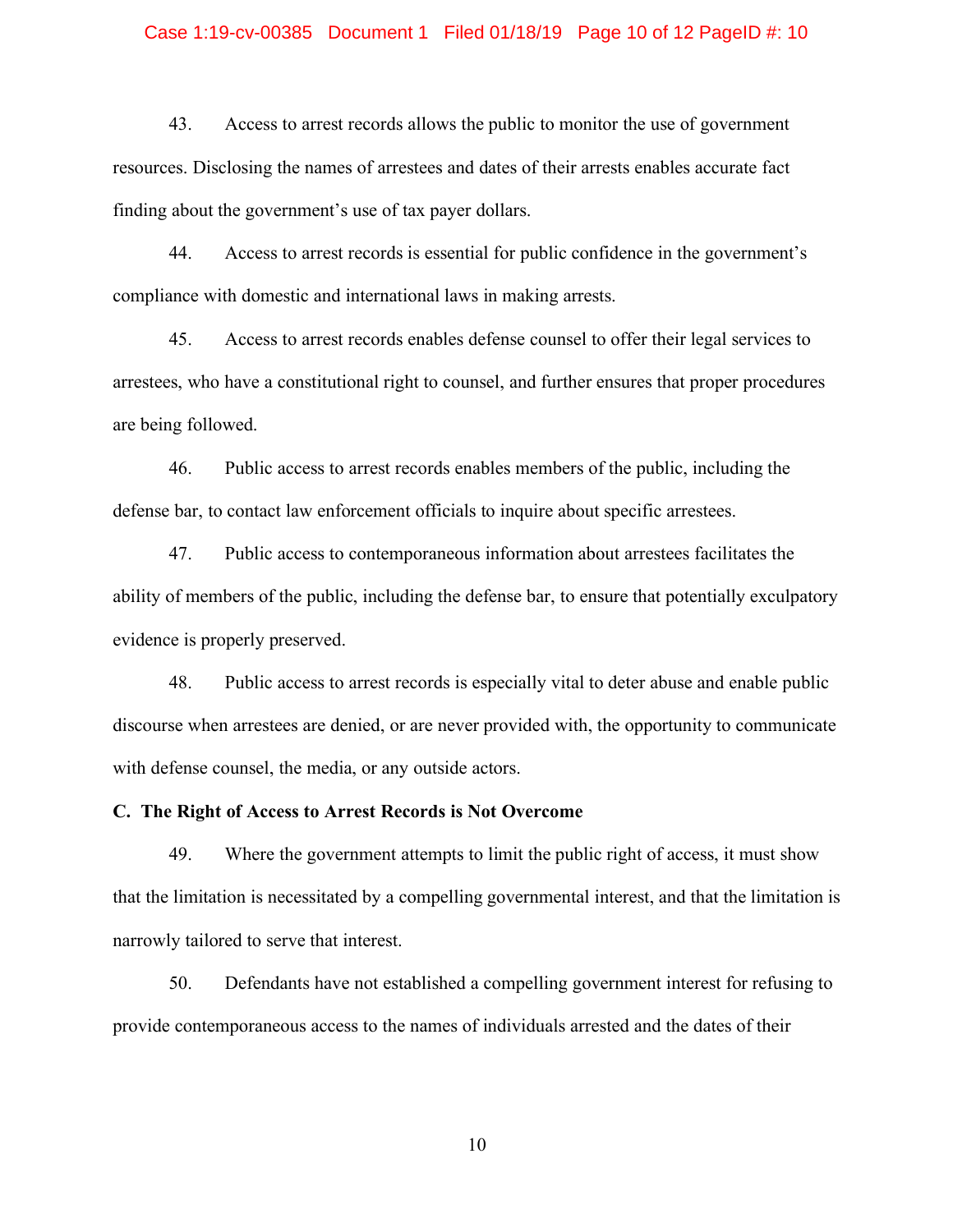# Case 1:19-cv-00385 Document 1 Filed 01/18/19 Page 11 of 12 PageID #: 11

arrests. Rather, they have asserted vague and insufficient "safety and security" concerns. *See*  Exhibit E.

51. Even if there were a compelling safety and security interest in denying public access to information about some arrests, the Coast Guard's categorical denial of access to information about all of its arrests is not narrowly tailored.

\* \* \* \* \*

52. Defendants' denial of access to basic arrest information prevents plaintiff and other members of the public from monitoring the use of government resources spent on drug interdictions.

53. Defendants' denial of access to basic arrest information impairs the ability of plaintiff and other members of the press to investigate and report on the Coast Guard's law enforcement activities.

54. Defendants' denial of access to basic arrest information deprives plaintiff and other members of the public of sufficient information to assess the adequacy, desirability, and necessity of the Coast Guard's maritime drug law enforcement activities.

55. Defendants' denial of access to basic arrest information prevents plaintiff and other members of the public from determining whether or not the Coast Guard is complying with domestic and international law in its treatment of arrestees.

56. Defendants' denial of access to the names of individuals arrested by the Coast Guard and the dates of their arrest violates the public's First Amendment right of access.

57. Defendants will continue to deprive plaintiff and other members of the public of their rights under the First Amendment if they are not prevented by this Court from denying public access to the names of indivduals arrested by the Coast Guard and the dates of their arrest.